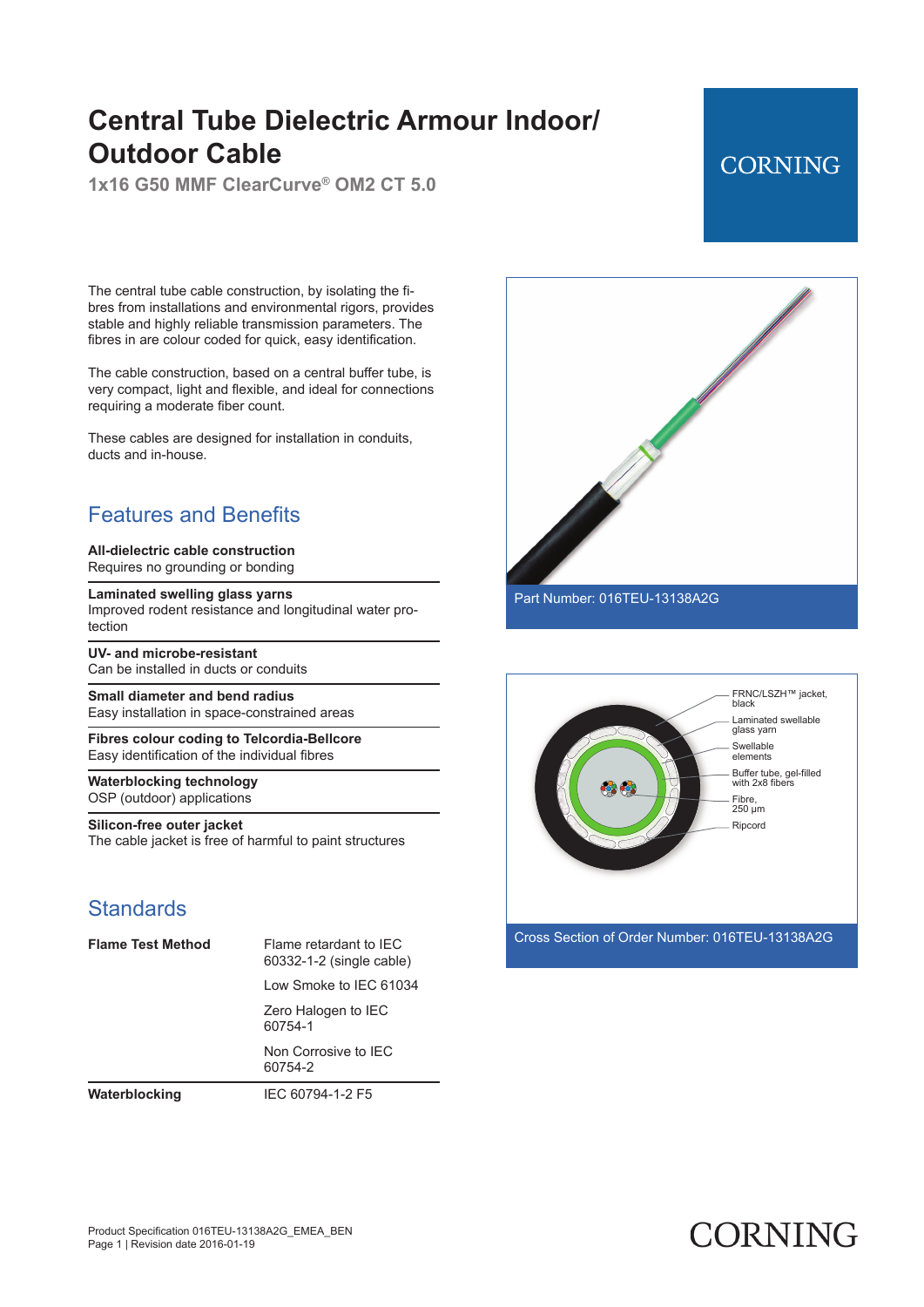**1x16 G50 MMF ClearCurve® OM2 CT 5.0**

## **CORNING**

### **Specifications**

| <b>General Specifications</b>                         |                                                  |  |
|-------------------------------------------------------|--------------------------------------------------|--|
| <b>Fnvironment</b>                                    | Indoor / Outdoor                                 |  |
| Application                                           | Duct, Vertical Riser, General Purpose Horizontal |  |
| Cable type                                            | Loose Tube                                       |  |
| Product type                                          | Dielectric armour                                |  |
| Flame rating                                          | <b>LSZH™/FRNC</b>                                |  |
| <b>Fibre Category</b>                                 | 50 µm MM (OM2)                                   |  |
| Coding according to EN 60794-1-1 (DIN VDE 0888-100-1) | U-DQ(ZN)BH                                       |  |
| Previous part number                                  | LCXLM1-K0016-G700                                |  |
| Previous coding following DIN VDE 0888-3              | A-DQ(BN)H                                        |  |

| Temperature Range         |                                                       |
|---------------------------|-------------------------------------------------------|
| Installation and assembly | $-5$ °C to 50 °C                                      |
| Operation                 | $\degree$ -20 $\degree$ C to 60 $\degree$ C $\degree$ |
| Storage                   | -25 °C to 70 °C                                       |

| <b>Cable design</b>                                  |                                                                                                                                                                                  |
|------------------------------------------------------|----------------------------------------------------------------------------------------------------------------------------------------------------------------------------------|
| <b>Fibre Count</b>                                   | 16                                                                                                                                                                               |
| Number of fibres per bundle                          | 8                                                                                                                                                                                |
| Fibre colouring                                      | Blue, orange, green, brown, grey, white, red, black                                                                                                                              |
| Number of fibre bundles                              | 2                                                                                                                                                                                |
| Fibre bundle colouring                               | Blue, orange                                                                                                                                                                     |
| Buffer tube diameter                                 | $5 \text{ mm}$                                                                                                                                                                   |
| Buffer tube colour                                   | green                                                                                                                                                                            |
| Tensile Strength Elements and/or Armouring - Layer 1 | Laminated swelling glass yarn armour                                                                                                                                             |
| Number of ripcords                                   | $\mathbf{1}$                                                                                                                                                                     |
| Outer jacket material                                | Flame-retardant, non-corrosive/low-smoke, zero-halogen<br>(FRNC/LSZH) material                                                                                                   |
| Outer jacket colour                                  | black                                                                                                                                                                            |
| Outer jacket nominal thickness                       | $1.2 \text{ mm}$                                                                                                                                                                 |
| Cable marking                                        | <b>Meter</b><br><b>Sine</b><br><b>CORNING</b><br>Handset<br><b>Fibre Optic Cable</b><br>OM <sub>2</sub> CC<br>$U$ -DQ(ZN)BH<br>16<br>5.0<br>Year<br>CT<br>I SZH™/<br><b>FRNC</b> |

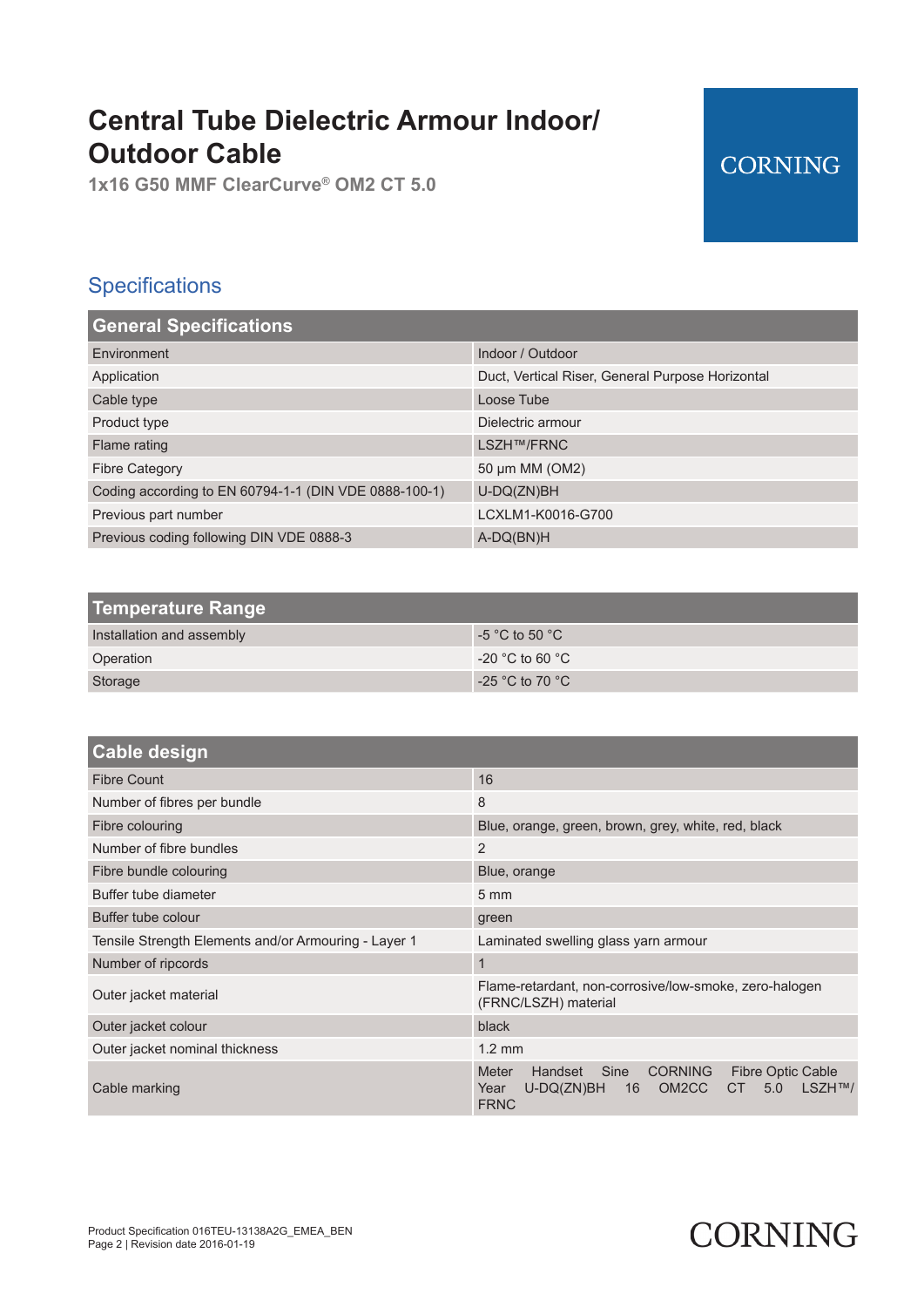**1x16 G50 MMF ClearCurve® OM2 CT 5.0**

### **CORNING**

**CORNING** 

| <b>Mechanical Characteristics Cable</b> |              |  |
|-----------------------------------------|--------------|--|
| Nominal Outer Diameter                  | 8.6 mm       |  |
| Weight                                  | 73 kg/km     |  |
| Min. Bend Radius Installation           | 170 mm       |  |
| Min. Bend Radius Operation              | 130 mm       |  |
| Max. tensile strength for installation  | 1500 N       |  |
| Crush resistance (reversible)           | 2500 N/10 cm |  |
| Fire Load                               | $1.64$ MJ/m  |  |

| <b>Chemical Characteristics</b> |                                                               |
|---------------------------------|---------------------------------------------------------------|
| <b>RoHS</b>                     | Free of hazardous substances according to RoHS 2002/95/<br>FG |

### Fibre Specifications

| <b>Optical Characteristics (cabled)</b> |                         |  |
|-----------------------------------------|-------------------------|--|
| Fibre name                              | G50/125 ULTRA-BEND 7.5  |  |
| Fibre core diameter                     | $50 \mu m$              |  |
| <b>Fibre Category</b>                   | OM <sub>2</sub>         |  |
| Fibre code                              | T                       |  |
| Wavelengths                             | 850 nm / 1300 nm        |  |
| Maximum attenuation                     | 2.8 dB/km / 1.0 dB/km   |  |
| <b>Typical attenuation</b>              | 2.4 dB/km / 0.8 dB/km   |  |
| Serial 1 gigabit ethernet               | 750 m / 600 m           |  |
| Serial 10 gigabit ethernet              | $150 \text{ m}$ / -     |  |
| Min. overfilled launch (OFL) bandwidth  | 700 MHz*km / 500 MHz*km |  |
| Minimum effective modal bandwidth (EMB) | 950 MHz*km / -          |  |
| Induced attenuation $@$ 7.5 mm radius   | $< 0.2$ dB $/ -$        |  |

*Notes:* 1) *50 μm multimode fibre macrobend loss ≤ 0.2 dB at 850 nm for two turns around 7.5 mm radius mandrel* 2) *Improved attenuation and bandwidth options available*

3) *Bend-insensitive single-mode fibres available on request.*

4) *Contact a Corning Customer Care Representative for additional information*